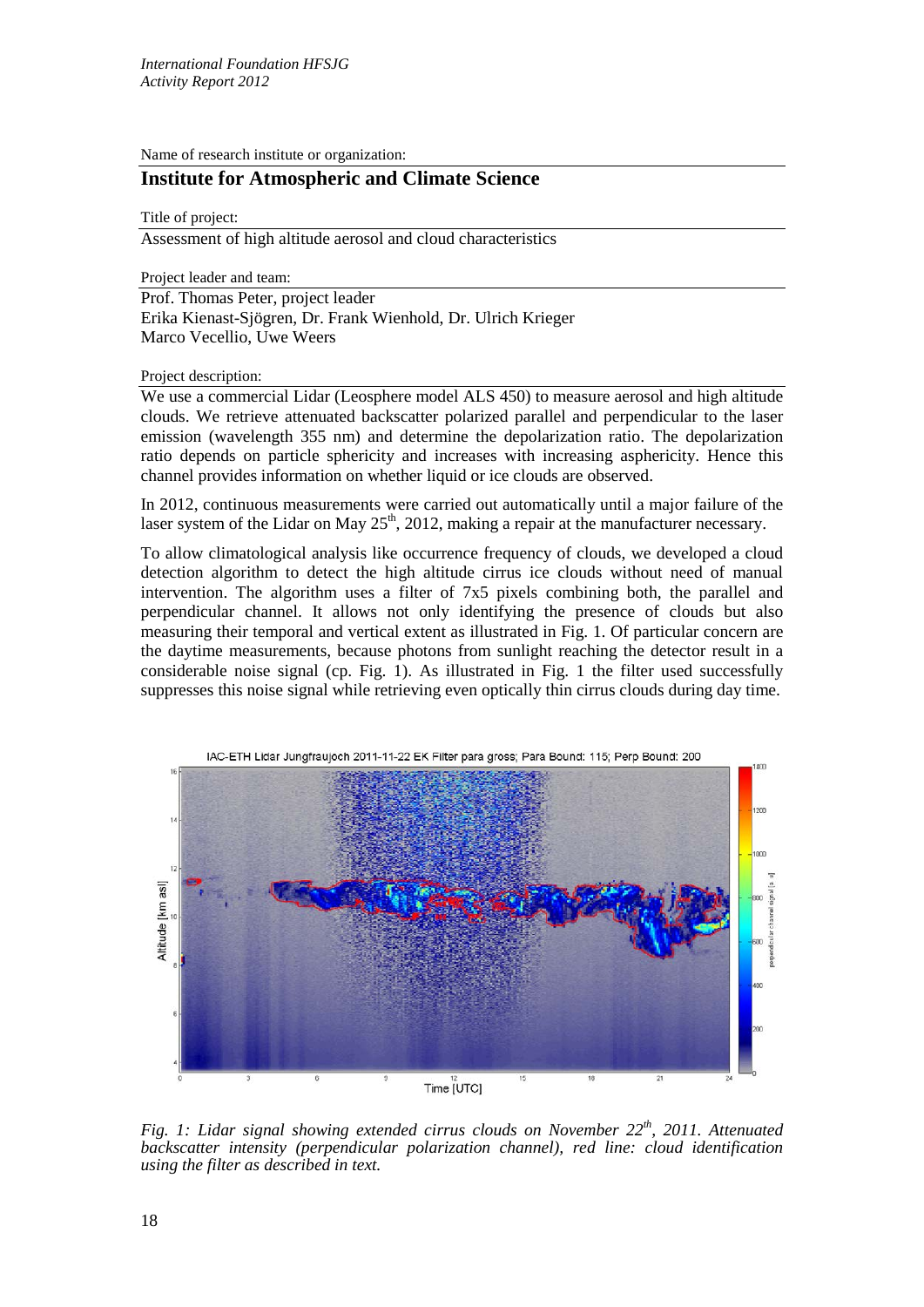While our total observation time is still limited at present, we are confident to be able to retrieve a reliable cirrus occurrence statistic using the developed algorithm. This statistic shows distinct differences above Jungfraujoch in November 2011 compared with the long year statistics of Sassen and Comstock [2001] above Salt Lake City as illustrated in Fig. 2. At present the total number of observed cirrus does not allow to draw definite conclusions about these differences. However, we intend to continue measurements during 2013, which will improve the statistics of cirrus occurrence.



*Fig. 2: Comparison on cirrus cloud occurrence frequency (left panel: cloud base, right panel: cloud top) above Jungfraujoch in November 2011 with the study by Sassen and Comstock [2001] above Salt Lake City.*

One aim of the project is to evaluate how well state of the art weather prediction models perform with respect to high altitude cloud observations. We used the cloud detection scheme outlined above to compare the observed cirrus clouds with the reanalysis of the COSMO model. COSMO stands for Consortium for Small scale modeling (http://www.cosmomodel.org/) and is a nonhydrostatic limited-area atmospheric prediction model. Primitive thermo-hydrodynamical equations that describe a compressible flow in a moist atmosphere are implemented in the model and are fixed in rotated geographical coordinates and a generalized terrain following height coordinate. The model is designed to make numerical weather predictions, as well as to be used in different applications on the mesoscale. As an example we plot three different tropopause heights extracted from the model together with the Lidar observations in Fig. 3. The WMO tropopause height is defined as the height where the temperature gradient is smaller than 2 K/km over a range of 2 km, we also use the first temperature inversion and also a humidity tropopause (drop in relative humidity below 10%) to define the tropopause height.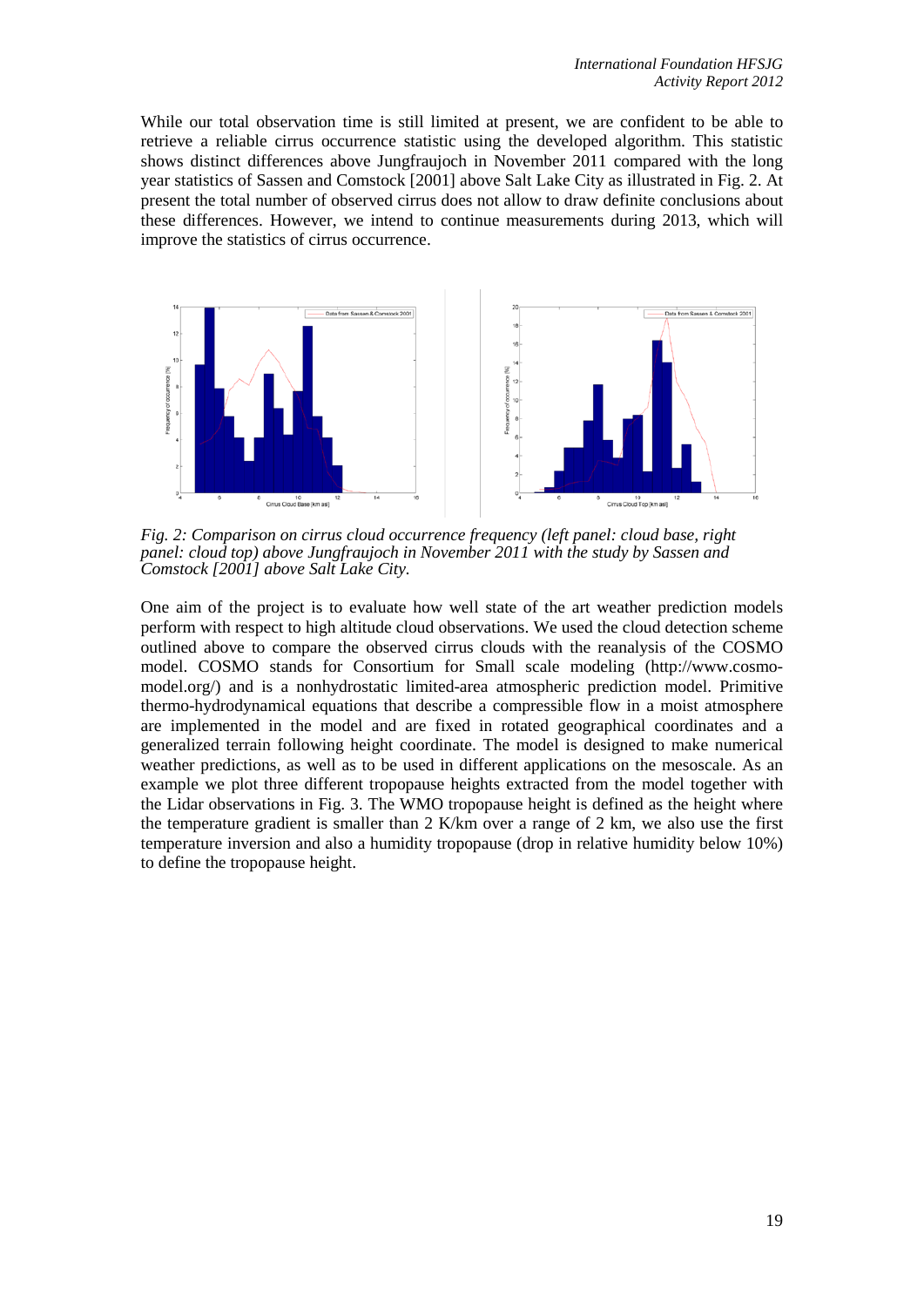

*Fig.3: Same as Fig. 1 but supplemented by three different tropopause heights retrieved from the COSMO model. Tropopause height as defined by the WMO (yellow dashed line), as observed as the first temperature inversion (green dashed line) and as indicated by drop in relative humidity in the COSMO model (white dashed line). For a detailed description of the criteria see text.*

For the day shown in Fig. 3 the cloud top of the cirrus clouds seem to coincide closely with the first temperature inversion based tropopause height.

To check whether this observation holds in general, we evaluated all data using the cloud detection scheme developed. The result is shown in Fig. 4.

![](_page_2_Figure_5.jpeg)

*Fig. 4: Occurrence of cirrus clouds (as indicated by number of detected cloud pixels) relative to tropopause heights. Upper panel: WMO defined tropopause, middle panel: first temperature inversion tropopause height, lower panel: relative humidity derived tropopause.*